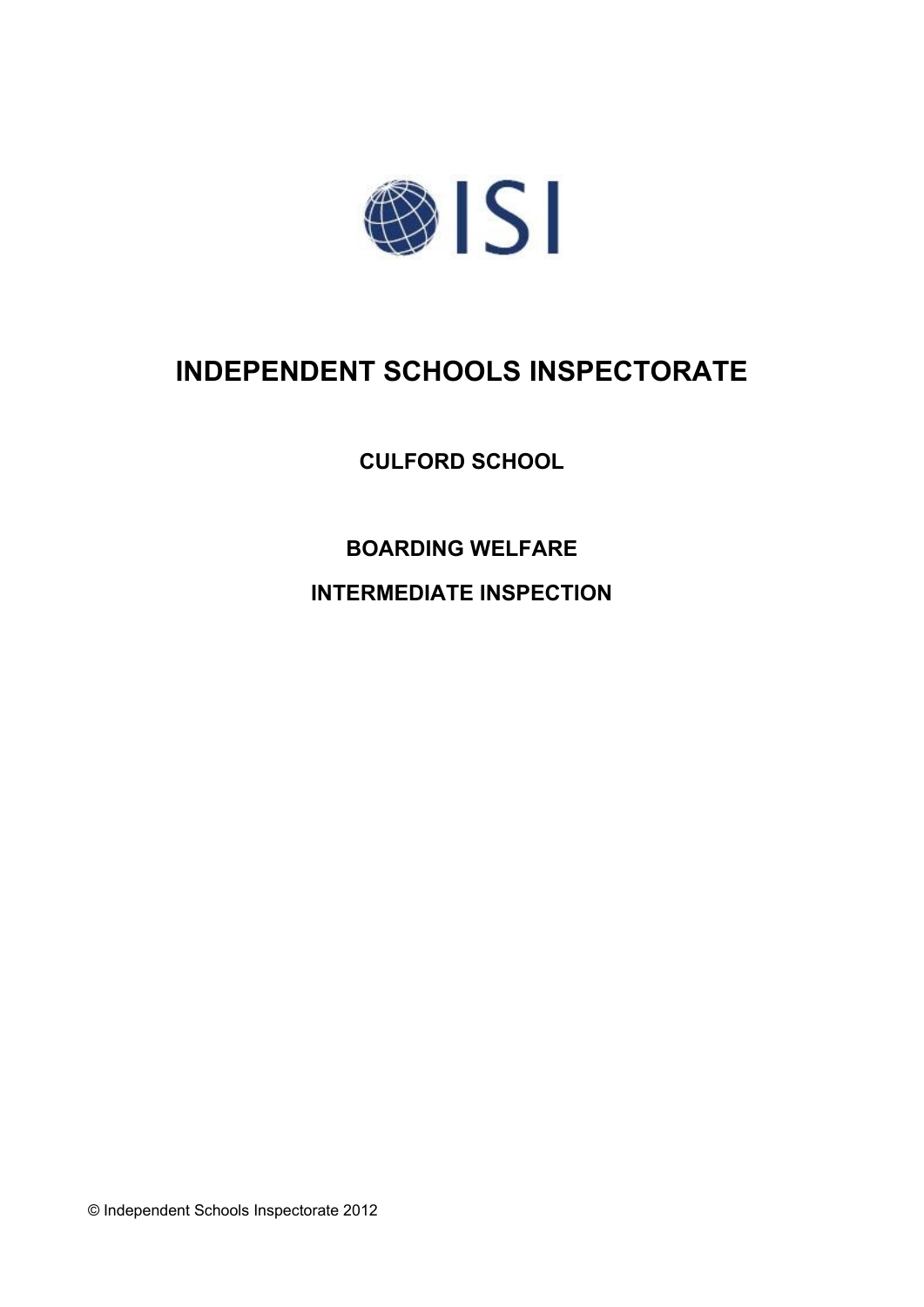## **INDEPENDENT SCHOOLS INSPECTORATE**

| 935/6053                                            |     |                                                                                                                         |     |
|-----------------------------------------------------|-----|-------------------------------------------------------------------------------------------------------------------------|-----|
| Registered Charity Number 310486                    |     |                                                                                                                         |     |
| <b>Culford</b><br><b>Suffolk</b><br><b>IP28 6TX</b> |     |                                                                                                                         |     |
|                                                     |     |                                                                                                                         |     |
|                                                     |     |                                                                                                                         |     |
| hmpa@culford.co.uk                                  |     |                                                                                                                         |     |
| Mr Julian Johnson-Munday                            |     |                                                                                                                         |     |
| <b>Professor Roy Swanston</b>                       |     |                                                                                                                         |     |
| 3 to 18                                             |     |                                                                                                                         |     |
| 704                                                 |     |                                                                                                                         |     |
| Mixed (379 boys; 325 girls)                         |     |                                                                                                                         |     |
|                                                     |     | $5 - 11$ :                                                                                                              | 181 |
|                                                     |     | $11 - 18$ :                                                                                                             | 475 |
| Total:                                              | 456 |                                                                                                                         |     |
| Total:                                              | 248 |                                                                                                                         |     |
| Full:                                               | 248 | Weekly:                                                                                                                 | 0   |
| 28 Feb 2012 to 01 Mar 2012                          |     |                                                                                                                         |     |
|                                                     |     | <b>Culford School</b><br><b>Culford School</b><br><b>Bury St Edmunds</b><br>01284 728615<br>01284 728631<br>3-5 (EYFS): | 48  |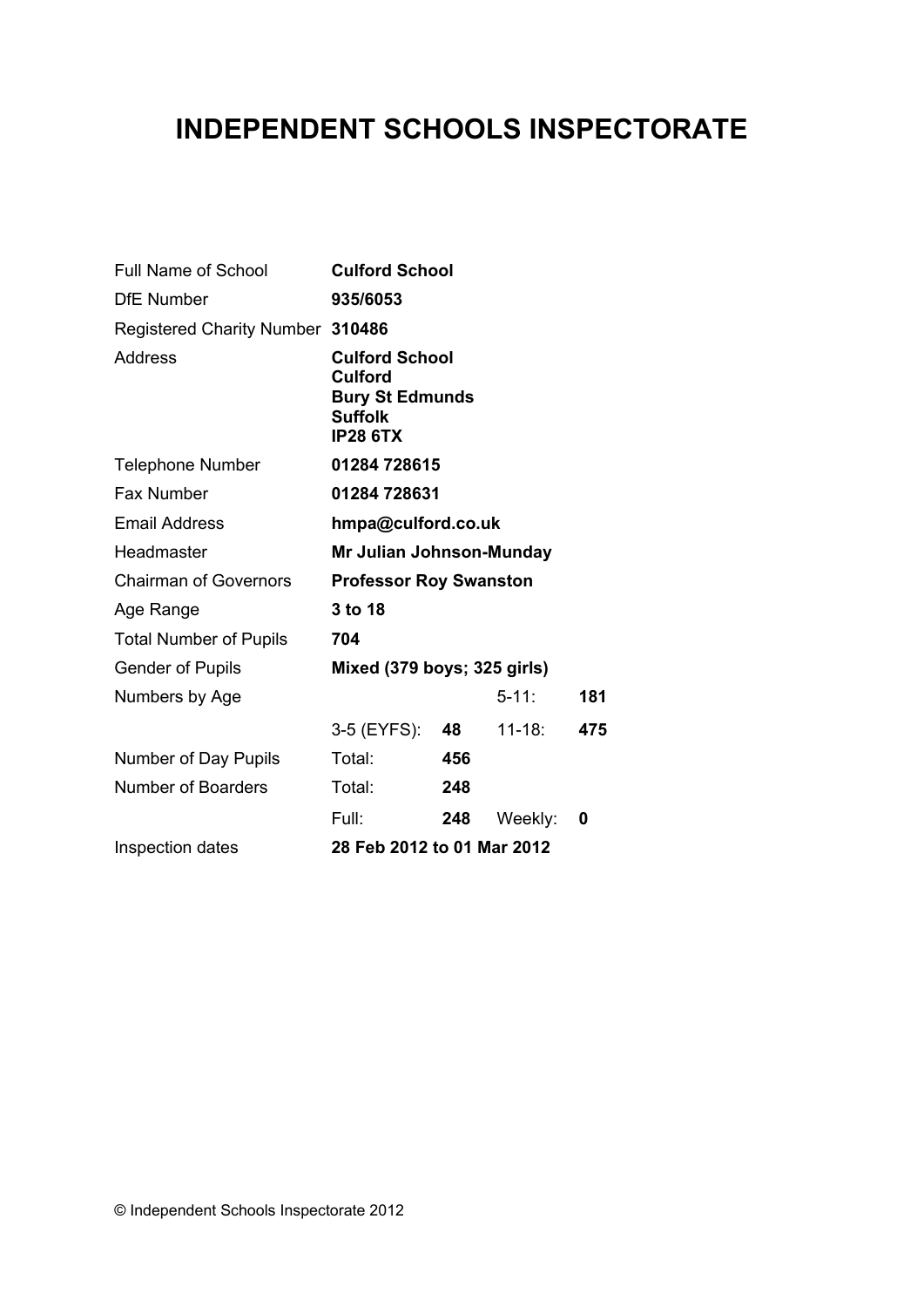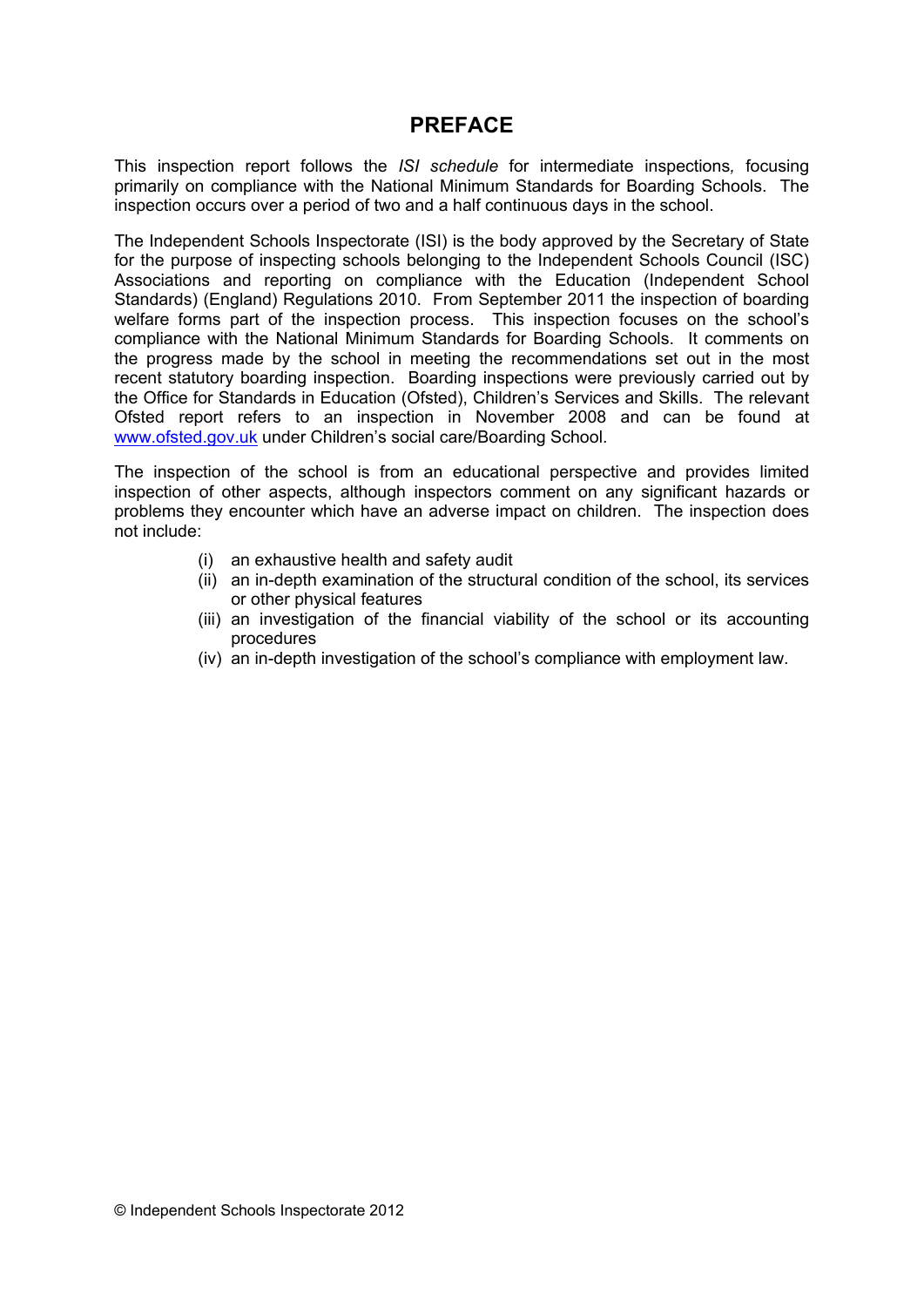## **INSPECTION EVIDENCE**

The inspectors conducted formal interviews with boarders held discussions with senior members of staff and with the chairman of governors, observed a sample of the extracurricular activities that occurred during the inspection period, and attended registration sessions and collective worship. Inspectors visited each of the boarding houses and the facilities for sick or injured pupils. The responses of parents and boarding pupils to preinspection questionnaires were analysed, and the inspectors examined regulatory documentation made available by the school.

#### **Inspectors**

Mr Adrian Underwood Reporting Inspector

Mr Peter Last **Team Inspector for Boarding (Housemaster, HMC** school)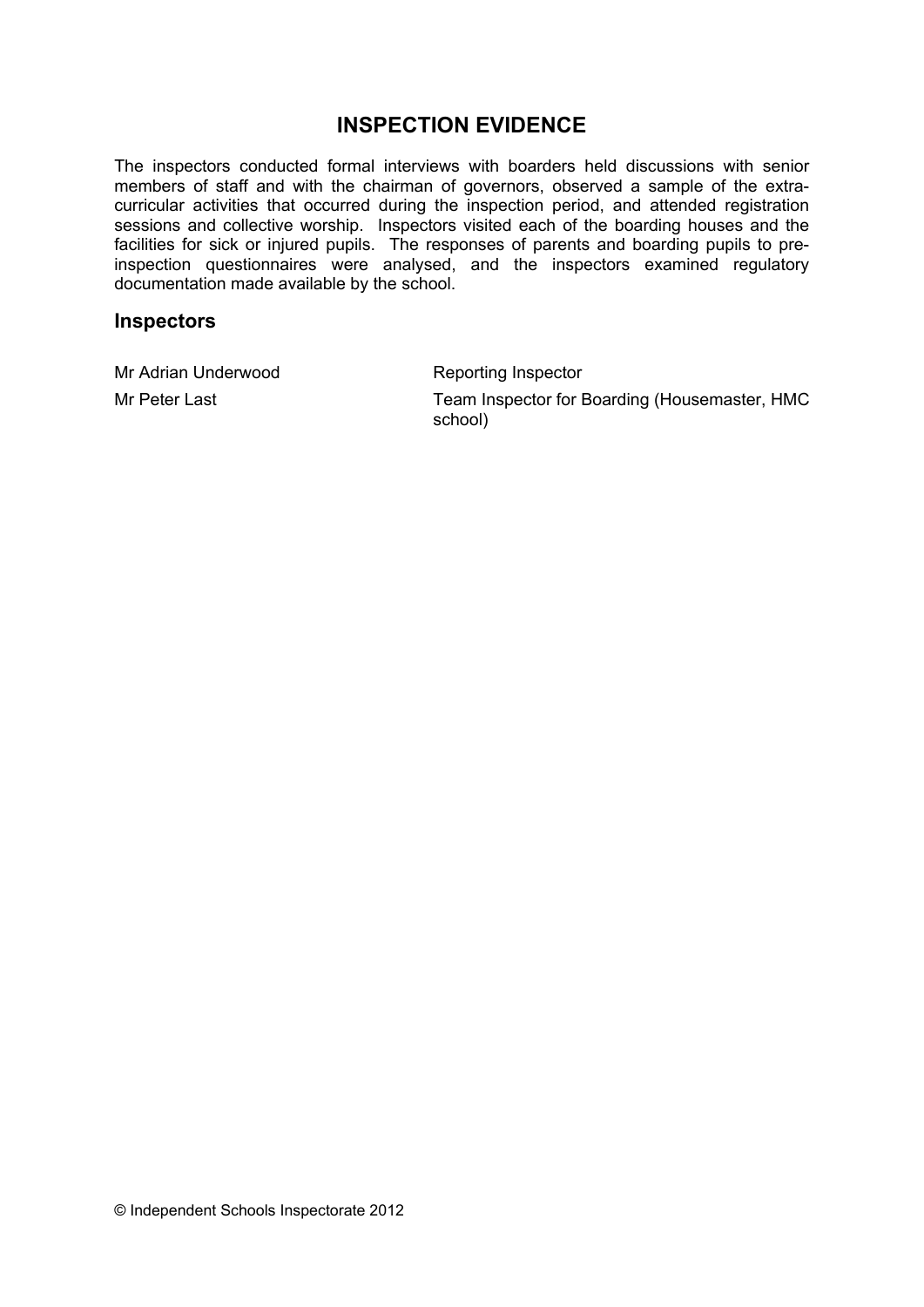## **CONTENTS**

| 1            | THE CHARACTERISTICS OF THE SCHOOL                   |   |
|--------------|-----------------------------------------------------|---|
| $\mathbf{2}$ | <b>SUMMARY</b>                                      | 2 |
|              | (i) Compliance with regulatory requirements         | 2 |
|              | (ii) Recommendation for further improvement         | 2 |
|              | (iii) Progress since the last inspection            | 2 |
| 3            | <b>COMPLIANCE WITH NATIONAL MINIMUM STANDARDS</b>   | 3 |
| (a)          | Boarding provision and care                         | 3 |
| (b)          | Arrangements for welfare and safeguarding           | 4 |
| (C)          | Leadership and management of the boarding provision | 5 |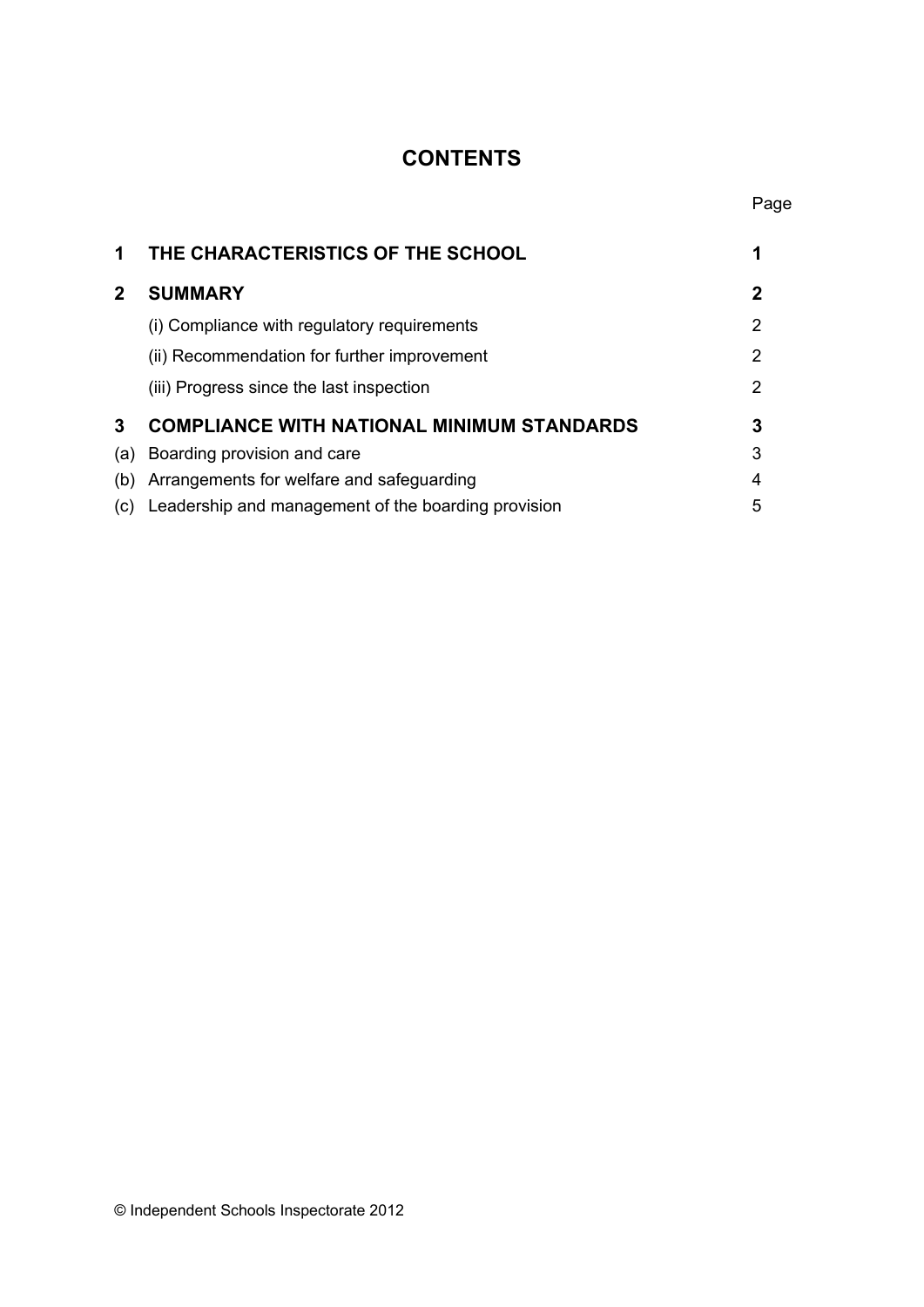## **1. THE CHARACTERISTICS OF THE SCHOOL**

- 1.1 Culford School was founded in Bury St Edmunds in 1881 and moved to its present site in 1935. It is one of nine Methodist schools directly owned by the Methodist Independent Schools Trust. The school has its own governing body including a representative from the Methodist Board of Management. It welcomes pupils of all faiths and denominations, or none. The school aims to provide an academic education, within a strong boarding environment, which is challenging, enriching and fun for every pupil. It also aims to develop high academic performance, according to each pupil's identified ability, an active and supportive social life within a caring Christian family community, and engagement in a wide programme of sports and activities.
- 1.2 The school educates pupils aged from three to eighteen with boarding an option from age seven. The total school roll is 704 (379 boys and 325 girls) of whom 145 are in the sixth form. There are 248 boarders, with a slightly higher proportion of boys than girls. Boarders come from families with professional or business backgrounds, most living in different parts of the United Kingdom. In addition, the school has an international dimension with 74 boarders from overseas, 44 of whom are supported in the development of their English. Of those who board, 33 have been identified as having special educational needs and/or disabilities (SEND) and 28 receive specialist learning support. No boarder has a statement of special educational needs.
- 1.3 Boarding accommodation is organised into four houses, all of which are centrally located on the campus. Cadogan House accommodates boys and girls in Years 3 to 8. Cornwallis House and Edwards House accommodate boys, and Jocelyn House, girls, in Years 9 to 13. The school offers a full boarding programme, although some boarders can go home after Saturday morning school and any Saturday sporting or other commitments. Each house has a housemaster or housemistress in charge, supported by an assistant and a team of tutors and matrons. The senior housemaster in charge of boarding is a member of the senior management team. Since the previous inspection, Edwards House has undergone refurbishment. A new girls' boarding house, Fitzgerald, is planned to open in September 2012.
- 1.4 National Curriculum nomenclature is used throughout this report to refer to year groups in the school.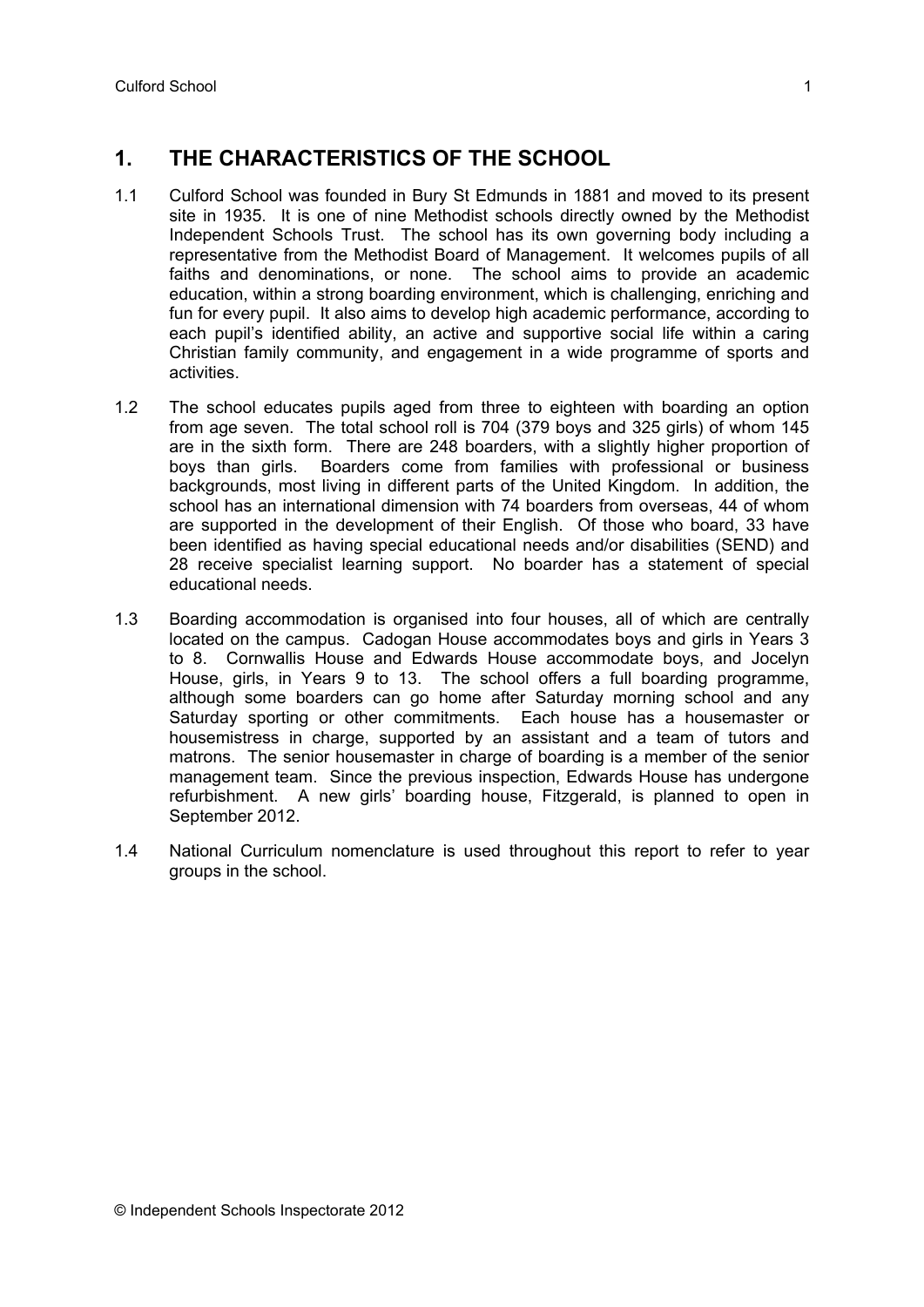### **2. SUMMARY**

#### **(i) Compliance with regulatory requirements**

2.1 The school meets all the National Minimum Standards for Boarding Schools 2011.

#### **(ii) Recommendation for further improvement**

- 2.2 The school is advised to make the following improvement.
	- 1. Include in the training of matrons opportunities to attend external accredited boarding courses.

#### **(iii) Progress since the last inspection**

2.3 The Ofsted report of the inspection in November 2008 rated the boarding provision as outstanding with no recommendations. Since then the school has maintained its high quality of boarding provision.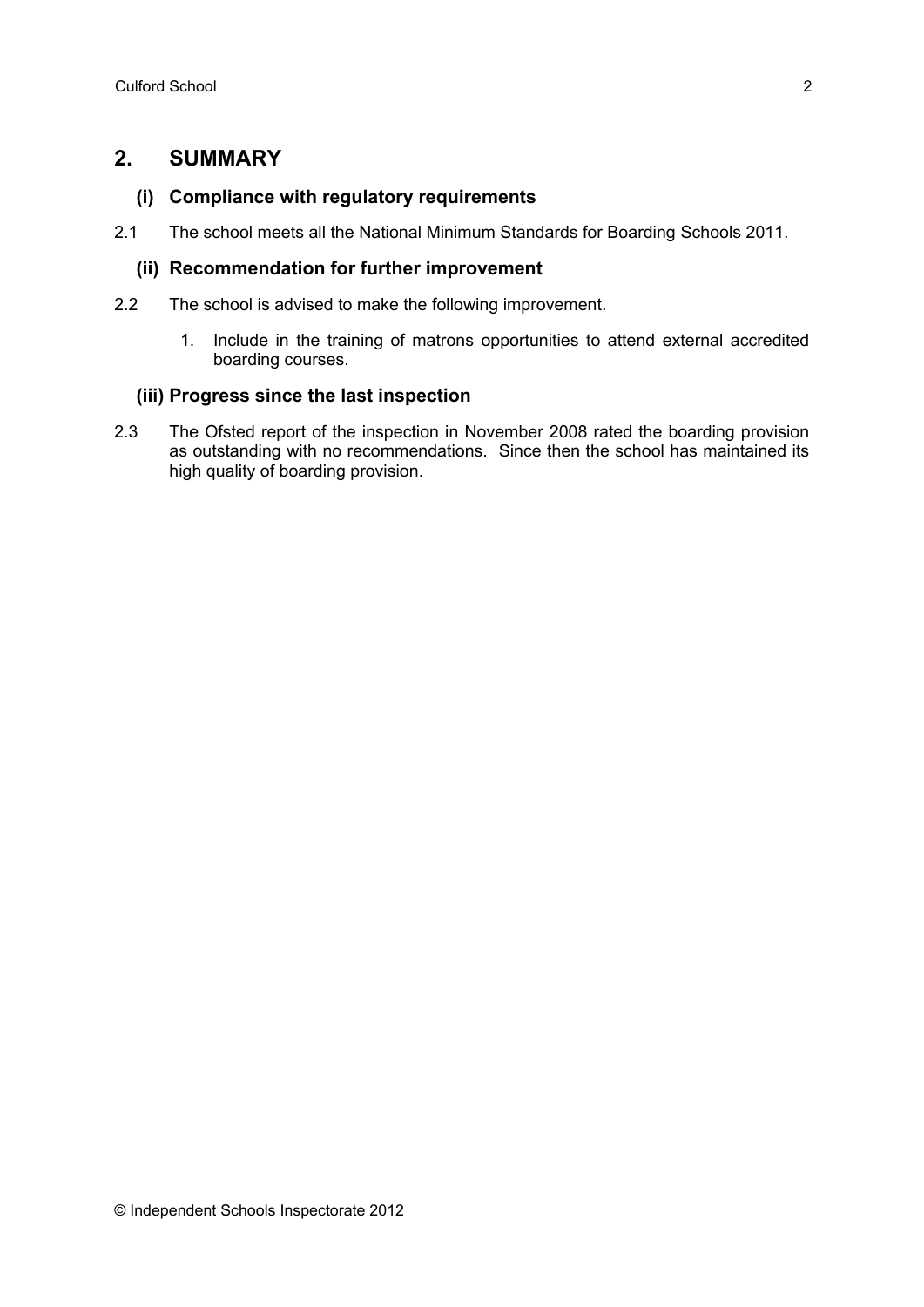## **3. COMPLIANCE WITH NATIONAL MINIMUM STANDARDS**

#### **3.(a) Boarding provision and care**

- 3.1 The school meets all the NMS under this section.
- 3.2 In addition to tutors who support and monitor boarders, the house boarding teams give guidance and help. Boarders report that the induction process helps them settle into the life of the house with the support of buddies and mentors. In addition to the school's independent listener, boarders have access in confidence to peer counsellors and can use an anonymous e-mail helpline. [NMS 2]
- 3.3 Boarders lead healthy lifestyles, with a range of sports facilities and activities provided. Boarders who are unwell are supported by the medical centre, whose facilities are appropriate for first aid treatment, illness and longer-term conditions. Accommodation for those who are ill is separated from other boarders and has separate provision for boys and girls. Matrons work closely with the medical centre. Medication is managed by the medical centre and boarders deemed competent to do so administer their own medicines. Medical records are kept confidentially by the medical centre. Boarders taking medicine and the storage of medicines are correctly documented and all medical practices are regularly monitored. [NMS 3]
- 3.4 Boarders can contact family and friends using telephones and internet access. Where boarders experience poor mobile phone signal reception, they are able to use house phones or the landline phones of boarding staff. Monitoring of electronic communications to safeguard boarders is proportionate. [NMS 4]
- 3.5 Boarding accommodation is appropriate for the ages and gender of boarders and is regularly upgraded. The school has recognised the need for a second girls' house to accommodate the increasing demand for boarding places and a new boarding house for girls is nearly complete. Boarders personalize their areas with the suitability of material monitored by housemasters and the housemistress. Study facilities are appropriate and Years 9 and 10 boarders value the cabinets which recharge and update their laptops overnight. Toilet and washing facilities are appropriate and offer the suitable privacy. Access to the houses is strictly controlled by an electronic system so that only boarding pupils have access and the regulations for the use of sports facilities by the public ensure there is no unsupervised access to children. The CCTV system to protect boarders does not intrude on their privacy. [NMS 5]
- 3.6 Catering facilities are hygienic and clean. The school has recognised the need for the upgrading of these facilities, which is provided for in immediate development plans. Menus are carefully planned, including provision for special diets. A proactive food council influences catering standards. Boarders enjoy a choice of meals of a suitable quality including a daily salad bar. Boarders can make snacks and drinks in their houses at appropriate times. Fresh fruit is available daily. [NMS8]
- 3.7 Boarders' clothing and bedding is suitably laundered. Boarders can buy essential personal and stationery items from the school shop. They have lockable spaces with the possessions and pocket money of the boarders in Cadogan House kept safe by the boarding staff. [NMS 9]
- 3.8 Boarders confirm that they enjoy an appropriate range of activities and their programme is suitably monitored by tutors. House activities in the evenings and at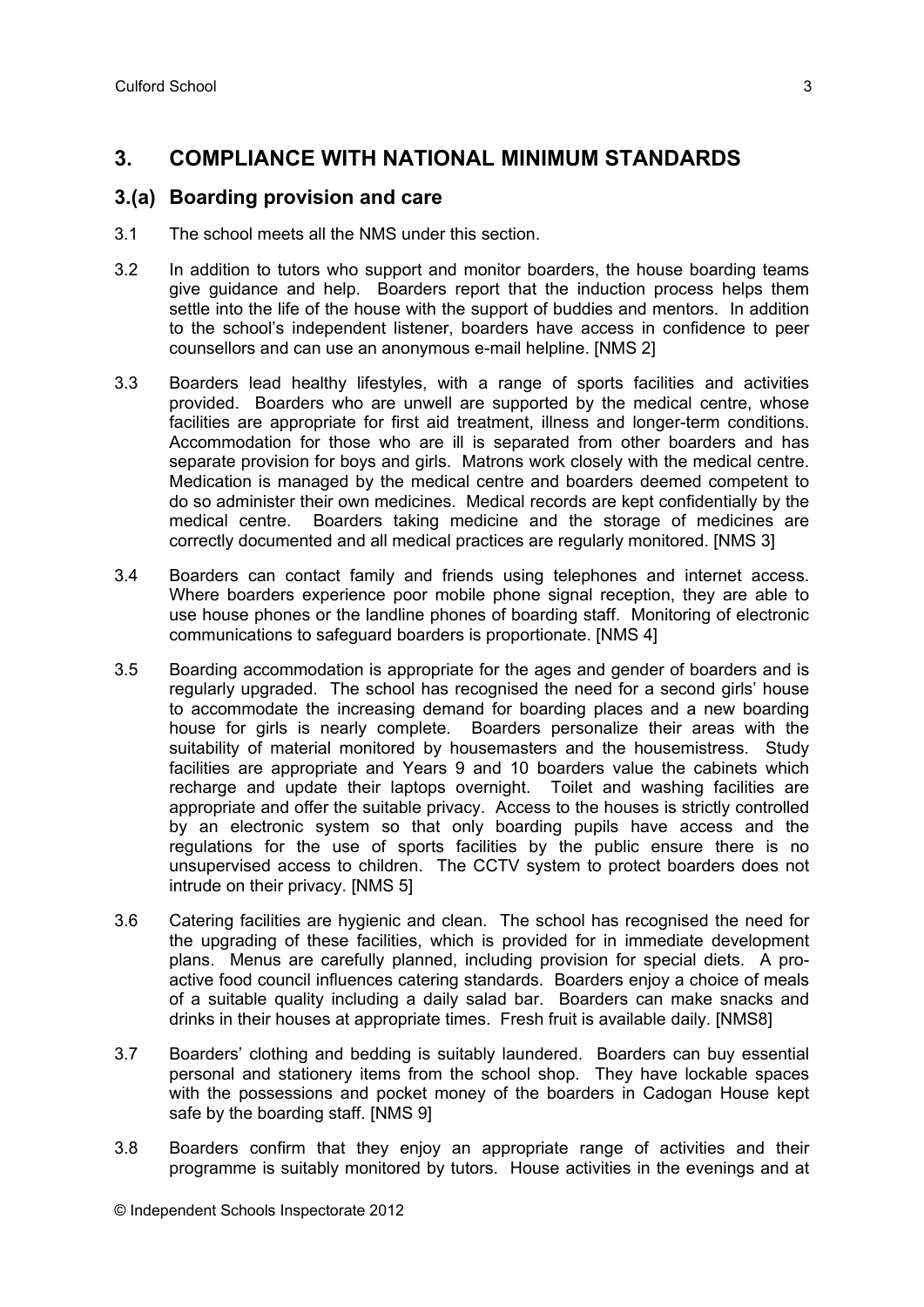weekends include using the school's sports' and leisure facilities and visits and outings to a range of venues. Boarders from Year 9 upwards can also visit Bury St Edmunds. Those boarders with significant training programmes for tennis and other sports are monitored by tutors and house staff and their programmes adjusted accordingly. Boarders can watch national news programmes and read national newspapers. [NMS 10]

#### **3.(b) Arrangements for welfare and safeguarding**

- 3.9 The school meets all the NMS under this section.
- 3.10 The school ensures that boarders are protected from harm. The school undertakes appropriate risk assessments and safety records are regularly scrutinized by the health and safety committee and the designated health and safety governor. [NMS 6]
- 3.11 Fire safety policies and practice are appropriate with regular drills held during boarding time, from which action plans are developed. All teaching staff have fire awareness training. [NMS 7]
- 3.12 The safeguarding policy is in accordance with locally agreed inter-agency procedures and the school has suitable links with the Local Children Safeguarding Board. The designated person's child protection training is up to date. All staff are trained in child protection every three years. Staff understand and implement safeguarding protocols. Child protection issues are monitored by a designated governor and reviewed by the whole governing body. [NMS 11]
- 3.13 The school has a policy to promote good behaviour which is understood by staff and pupils. Pupils report that rewards are part of the school culture. Boarders say that sanctions are appropriate and they value the "second chance" approach to many disciplinary issues. In interviews and questionnaire responses boarders reported that bullying was rare but was dealt with quickly and effectively. Policies for searching the pupils' possessions and physical restraint are appropriate, although no incidents of the latter have been recorded as having occurred. [|NMS 12]
- 3.14 Staff recruitment policies and checks meet requirements. Persons over sixteen living on site that are not members of staff have written agreements with the school, are suitably checked receive and appropriate induction training. All visitors are monitored and none has substantial unsupervised access to boarders. The school does not appoint guardians. [NMS 14]